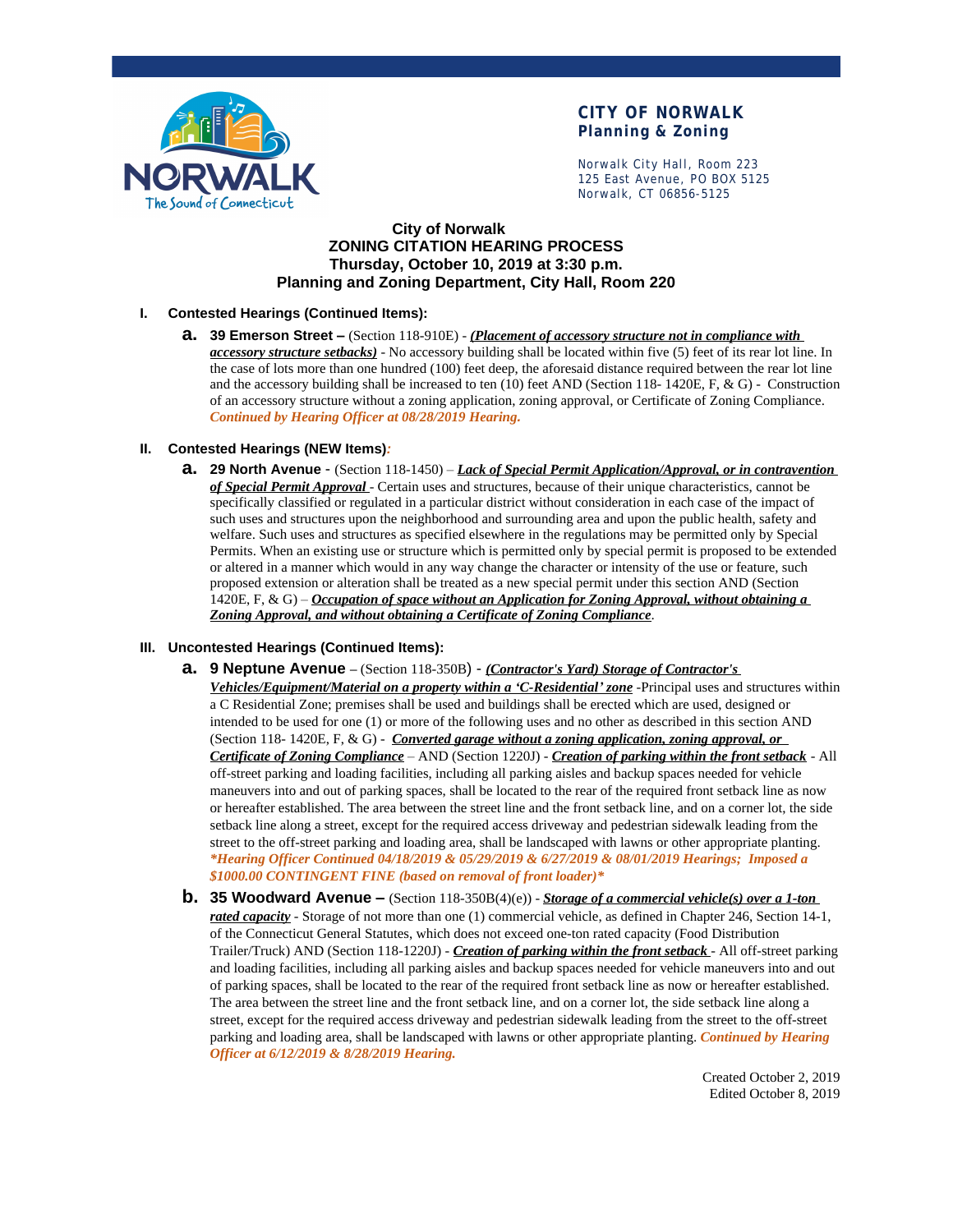

## **CITY OF NORWALK Planning & Zoning**

Norwalk City Hall, Room 223 125 East Avenue, PO BOX 5125 Norwalk, CT 06856-5125

- **c. 279 Newtown Avenue** (Section  $118-330(B)(4)(k)$ ) *Placement of more than one shipping container on a residential property within an 'A-Residential' zone, without an active and valid building permit, for longer than one month in a calendar year* – Portable storage container, other than those used during construction for which a valid Building permit has been issued, shall be permitted for a maximum period of one (1) month in any calendar year and limited to one (1) such container placed on an individual property at any one time and such container shall not exceed eight (8) feet in height or one hundred and sixty (160) square feet in size. *Hearing Officer Continued on 03/27/2019 and 04/28/2019 and 06/12/2019 and 08/01/2019 and 08/28/2019 Hearings.*
- **d. 23 Laura Street –** (Section 118-1220J) *Creation of parking within the front setback* All off-street parking and loading facilities, including all parking aisles and backup spaces needed for vehicle maneuvers into and out of parking spaces, shall be located to the rear of the required front setback line as now or hereafter established. The area between the street line and the front setback line, and on a corner lot, the side setback line along a street, except for the required access driveway and pedestrian sidewalk leading from the street to the off-street parking and loading area, shall be landscaped with lawns or other appropriate planting AND (Section 118-350B4(e)) – *Storage of more than one commercial vehicle or storage of a commercial vehicle over a 1 ton rated capacity* - Storage of not more than one (1) commercial vehicle, as defined in Chapter 246, Section 14-1, of the Connecticut General Statutes, which does not exceed one-ton rated capacity. *Continued by Hearing Officer at 08/28/2019 Hearing*.
- **e. 35 Lexington Avenue**  (Section 118-1000) *Operation of a contractor's storage yard on a property within an 'Industrial #1' zone NOT having the required lot area for the use* - A parcel of land, with or without structures, a minimum of 12,500 square feet in size, used for the storage of equipment and materials used in the construction...including, but not limited to, trucks, vans, bulldozers, backhoes and other similar equipment and/or stockpiles of construction materials, such as concrete, gravel, woodchips, logs, plant stock, masonry, plumbing or electrical supplies, and other similar materials. *Continued by Hearing Officer at 6/12/2019 & 08/01/2019 Hearings.*
- **f. 12 Adamson Avenue –** (Section 118-1220J) *Creation of parking within the front setback* All offstreet parking and loading facilities, including all parking aisles and backup spaces needed for vehicle maneuvers into and out of parking spaces, shall be located to the rear of the required front setback line as now or hereafter established. The area between the street line and the front setback line, and on a corner lot, the side setback line along a street, except for the required access driveway and pedestrian sidewalk leading from the street to the off-street parking and loading area, shall be landscaped with lawns or other appropriate planting AND (Section 118-350B) - *(Contractor's Yard) Storage of Contractor's Vehicles/Equipment/Material on a property within a 'C-Residential' zone* -Principal uses and structures within a C Residential Zone; premises shall be used and buildings shall be erected which are used, designed or intended to be used for one (1) or more of the following uses and no other as described in this section. *Continued by Hearing Officer at 08/01/2019 & 08/28/2019 Hearing*.
- **g. 21 Old Trolley Way –** (Section 118-1220J) *Creation of parking within the front setback* All off-street parking and loading facilities, including all parking aisles and backup spaces needed for vehicle maneuvers into and out of parking spaces, shall be located to the rear of the required front setback line as now or hereafter established. The area between the street line and the front setback line, and on a corner lot, the side setback line along a street, except for the required access driveway and pedestrian sidewalk leading from the street to the off-street parking and loading area, shall be landscaped with lawns or other appropriate planting. *Continued by Hearing Officer at 6/12/2019 & 08/01/2019 Hearing; Fine ASSESSED of \$500.00 at 08/28/2019 Hearing.*